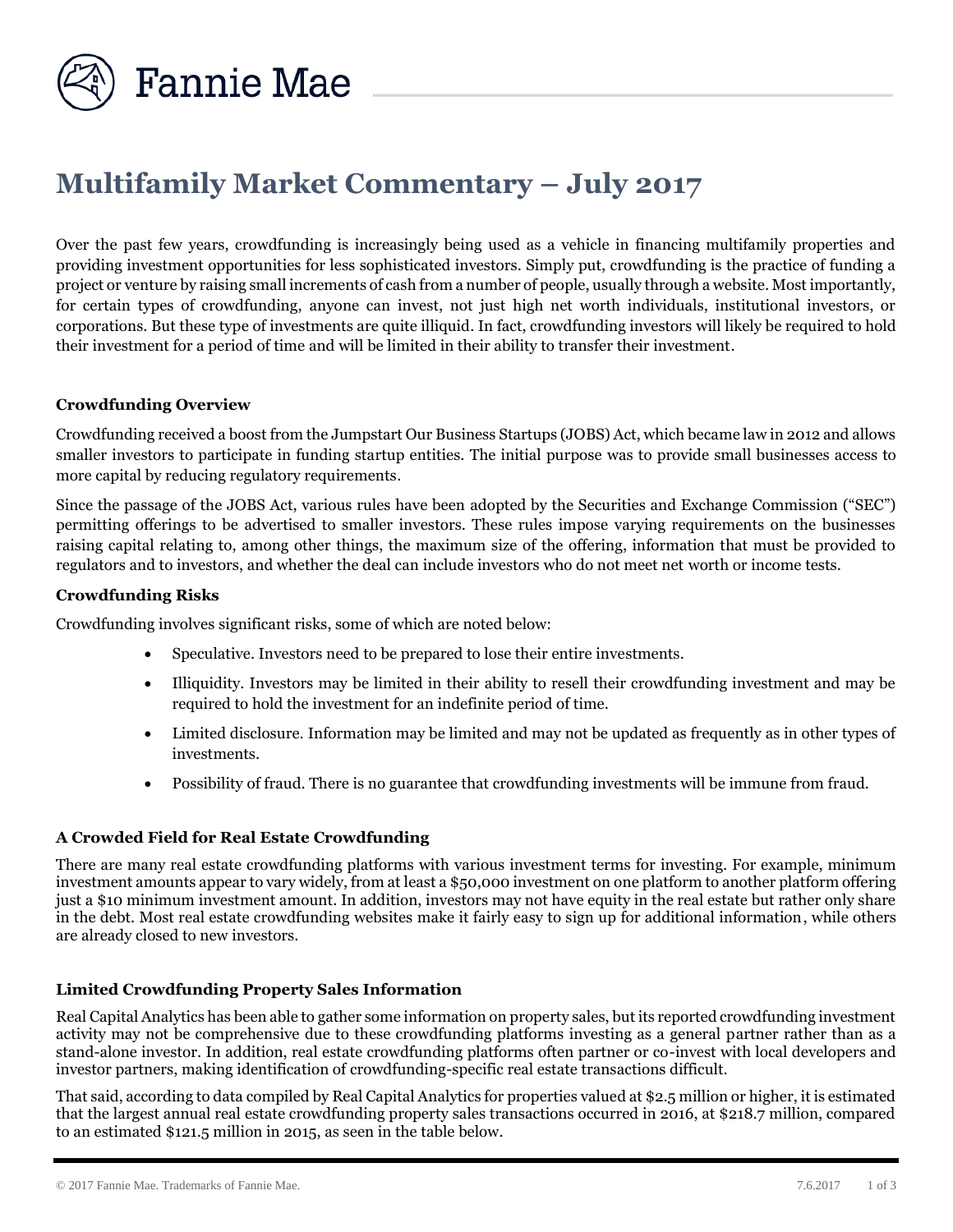

| <b>Real Capital Analytics</b><br><b>Estimated Real Estate Crowdfunding Property Purchases by Year</b> |                |                  |
|-------------------------------------------------------------------------------------------------------|----------------|------------------|
| Year                                                                                                  | $#$ Props      | \$ Volume        |
| 2013                                                                                                  | $\overline{2}$ | $$73.5$ million  |
| 2014                                                                                                  | 7              | \$138.7 million  |
| 2015                                                                                                  | 16             | $$121.5$ million |
| 2016                                                                                                  | 25             | $$218.7$ million |
| <b>YTD May 2017</b>                                                                                   | $\overline{4}$ | $$75.1$ million  |

*Source: Real Capital Analytics*

*Note: Property sales of \$2.5 million or higher. Also, crowdfunding investment activity may not be comprehensive due to these platforms investing as a general partner and often partnering with local developers/partners.*

## **Fannie Mae and Multifamily Crowdfunding**

Due to the increasing participation of crowdfunding platforms, Fannie Mae has specific guidelines for acquiring multifamily mortgages that include a crowdfunding equity position.

Fannie Mae's Multifamily underwriting guidelines state that any mortgage loan in which anyone with a direct or indirect equity interest in the borrower or any key principal that solicits financial contributions from the online community for capital funding and/or investment in real estate, or at any time during the term of the mortgage loan, is considered to be a crowdfunding investment.

As such, all multifamily loans with crowdfunding investments must be reviewed and approved by Fannie Mae prior to acquisition, and the lender does not have the authority to deliver the loan to Fannie Mae without such review. The following underwriting guidelines apply for all loans with crowdfunding:

- Crowdfunding investment requires a payoff, or it must have a redemption period, maturity date, trigger date, or similar mechanism requiring the repayment of the crowdfunding investment. This was designed to ensure the crowdfunding investment would have a term as long as the senior loan.
- The terms of the organizational documents of the borrower or any key principal do not allow or permit for any reason the crowdfunding equity to cause a direct or indirect change of control in the borrower or such key principal. This was drafted to ensure the crowdfunding entity could have no mechanism to gain control of the asset during the term of the senior loan.
- Changes of control for any reason to the crowdfunding investment (including changes of control for "bad boy" carve-outs or with later lender consent) are not acceptable.

Fannie Mae multifamily lenders are expected to work diligently to ensure the crowdfunded investments in their transactions are structured as passive limited liability equity.

# **Multifamily Crowdfunding: Just the Beginning?**

Crowdfunding investment for commercial real estate, including multifamily properties, is likely here to stay. With some real estate crowdfunding platforms offering various investment options, investor demand, especially from the average consumer, is likely to continue expanding.

Yet, commercial real estate remains a risky investment, and being a small part of a large community of investors can feel safer to those with little or no real estate experience. It remains to be seen how influential and expansive commercial real estate crowdfunding will be over the next few years.